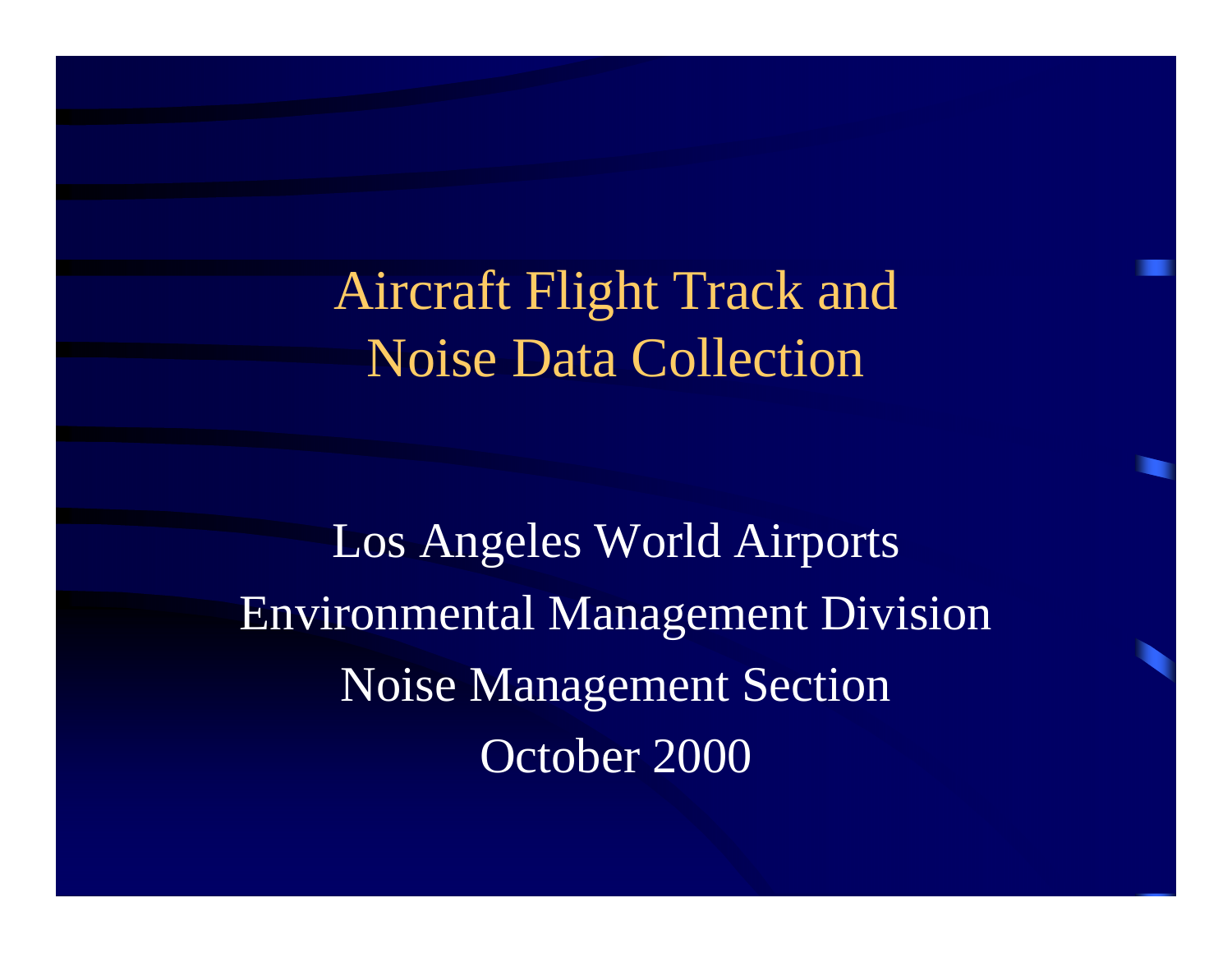#### **Data Collection and Processing**

**LAX**



- **25 Noise Monitoring Stations**
- **Weather Monitoring Stations**
- **Integrated Audio Recorder**



**ACES & ARTS Flight Track data in San Diego (7 nm and 30 nm radar coverage)**



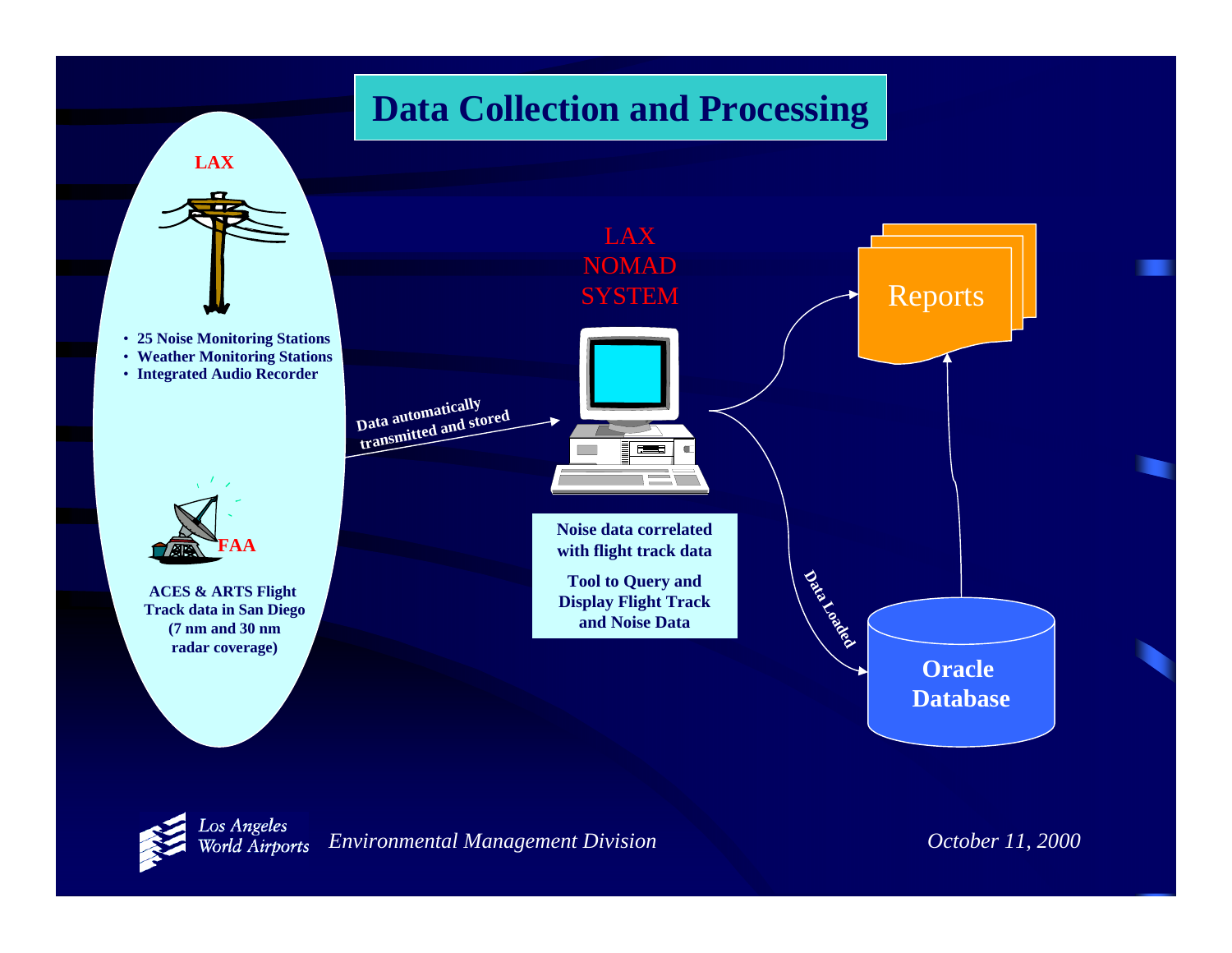## Origin of Radar Signal

- FAA ASR-9 radar at each airport (two sensors at LAX) sends out radar interrogations and detects radar returns from all aircraft.
- ASR-9 data is collected in real-time by the FAA ARTS computer.
- • ASR-9 determines the range and bearing of the aircraft based on the radar return, and receives altitude (as sensed by the aircraft's altimeter) and transponder code from the aircraft.

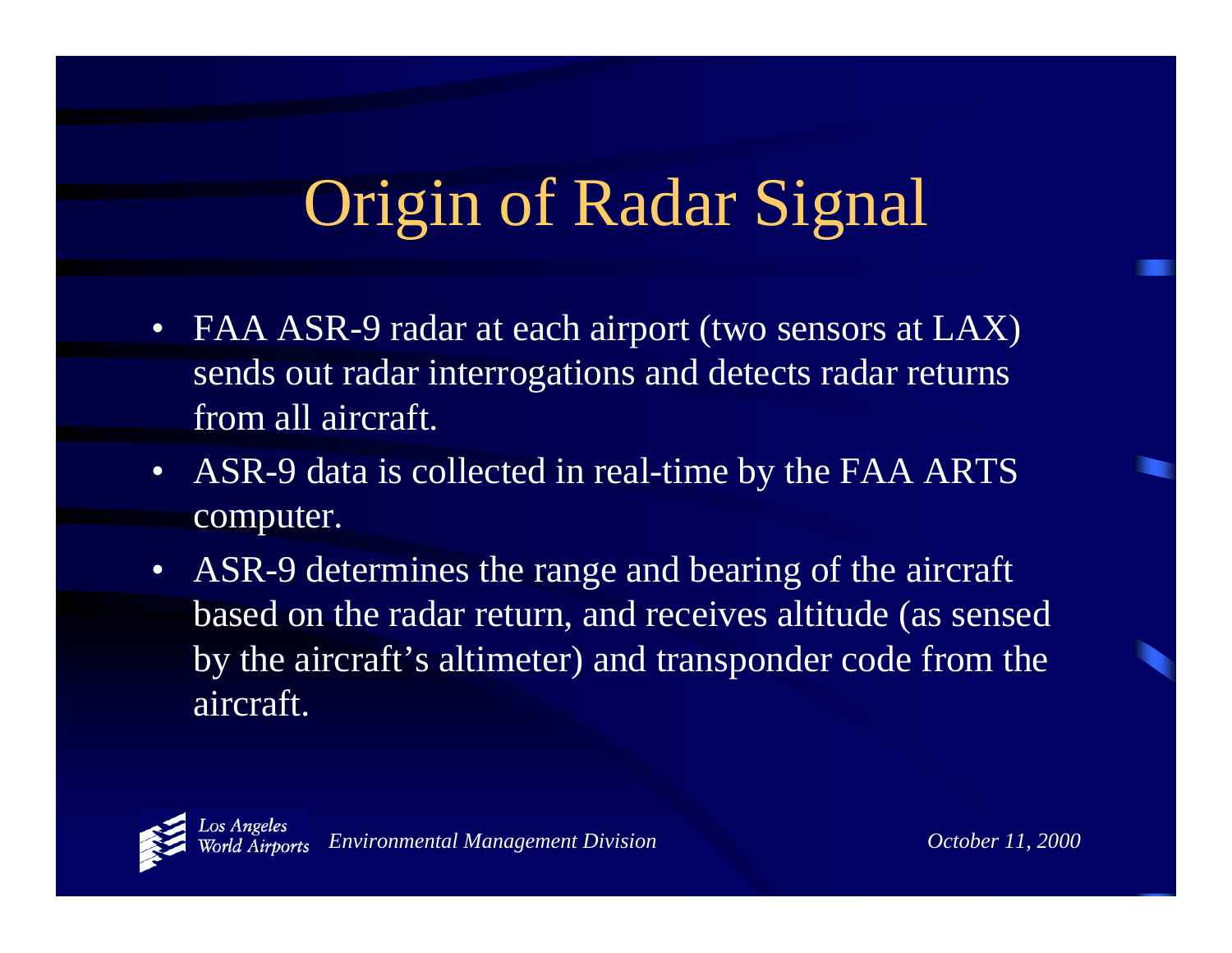## Origin of Flight Identification

- FAA central computers collect flight plan information filed by airlines/pilots, and package this in an interfacility message (IFM) sent to the ARTS computer.
- IFM contains assigned transponder code, aircraft identification, aircraft type, scheduled time of operation, and other information.

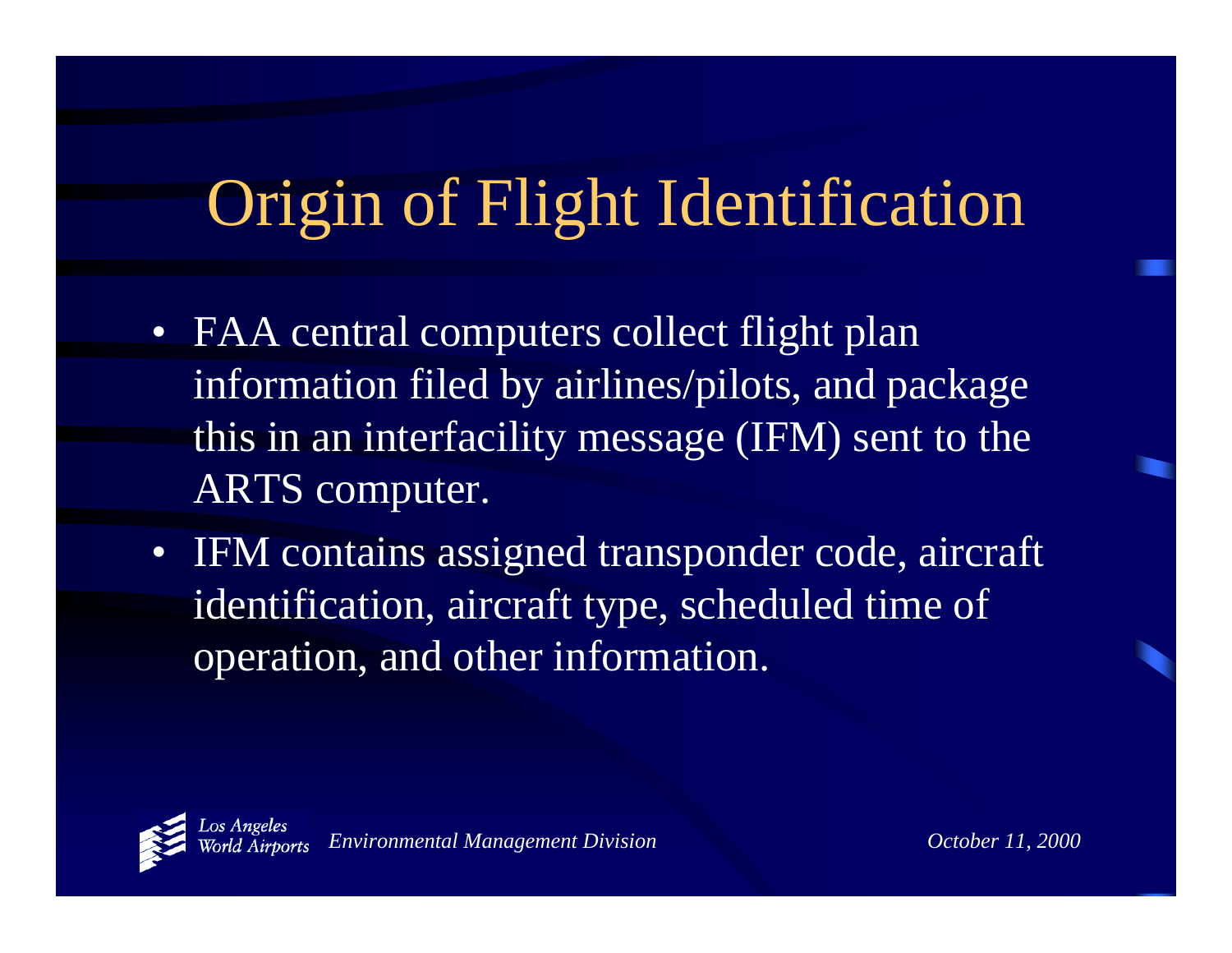#### ARTS Merges Data Streams

- By matching transponder codes, the ARTS computer in San Diego merges the ASR-9 aircraft positional data with the IFM aircraft informational data.
- ARTS data is displayed for Air Traffic Control personnel in maintaining safe and efficient flight operations.
- • ARTS data is sent, via LAN, to an ARTS Gateway computer that serves as an access to authorized outside agencies.

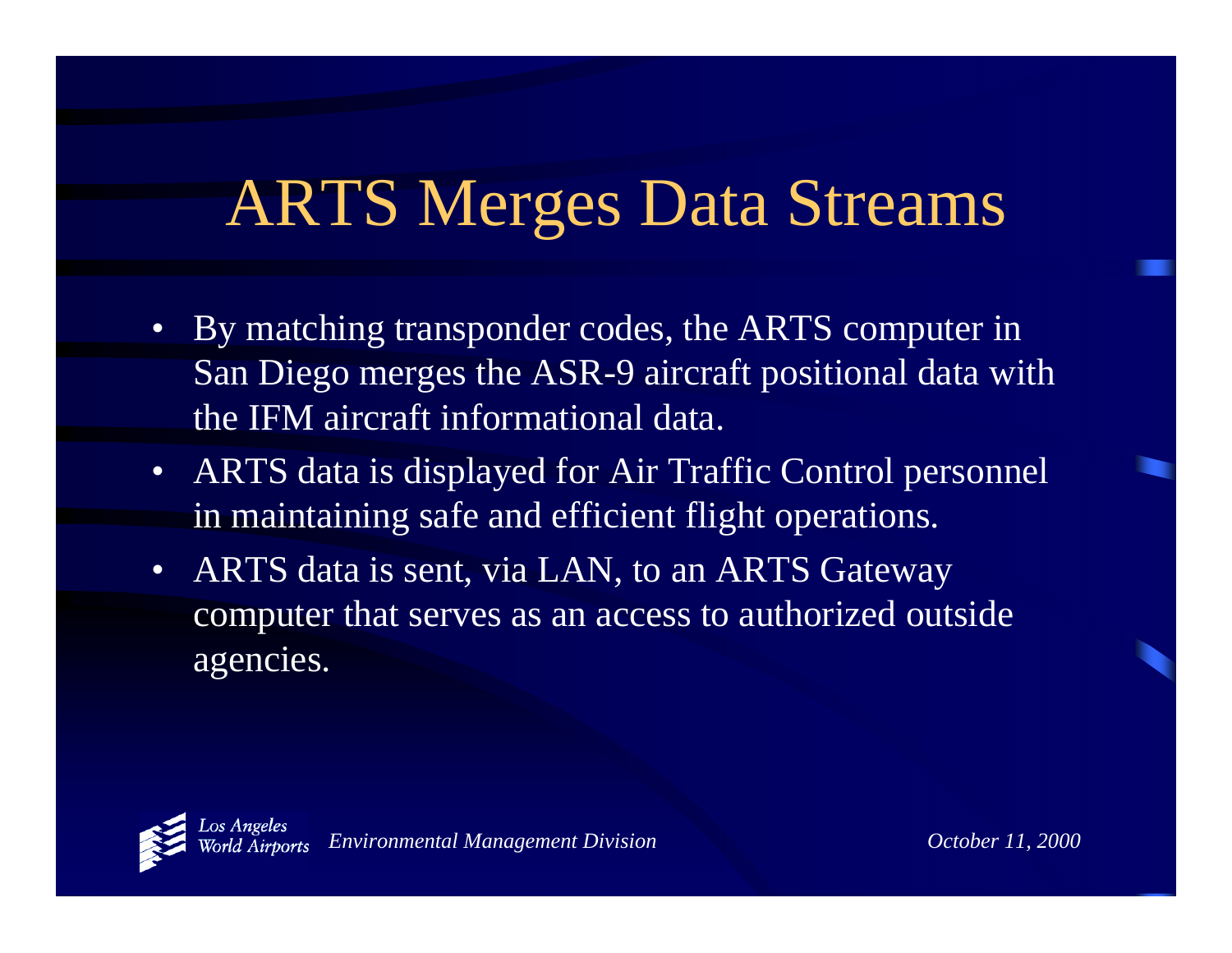#### ARTS Gateway

- LAWA has a Memorandum of Agreement with the FAA to obtain the ARTS data.
- LAWA computers in San Diego interface directly with the FAA computers in realtime via the ARTS Gateway.

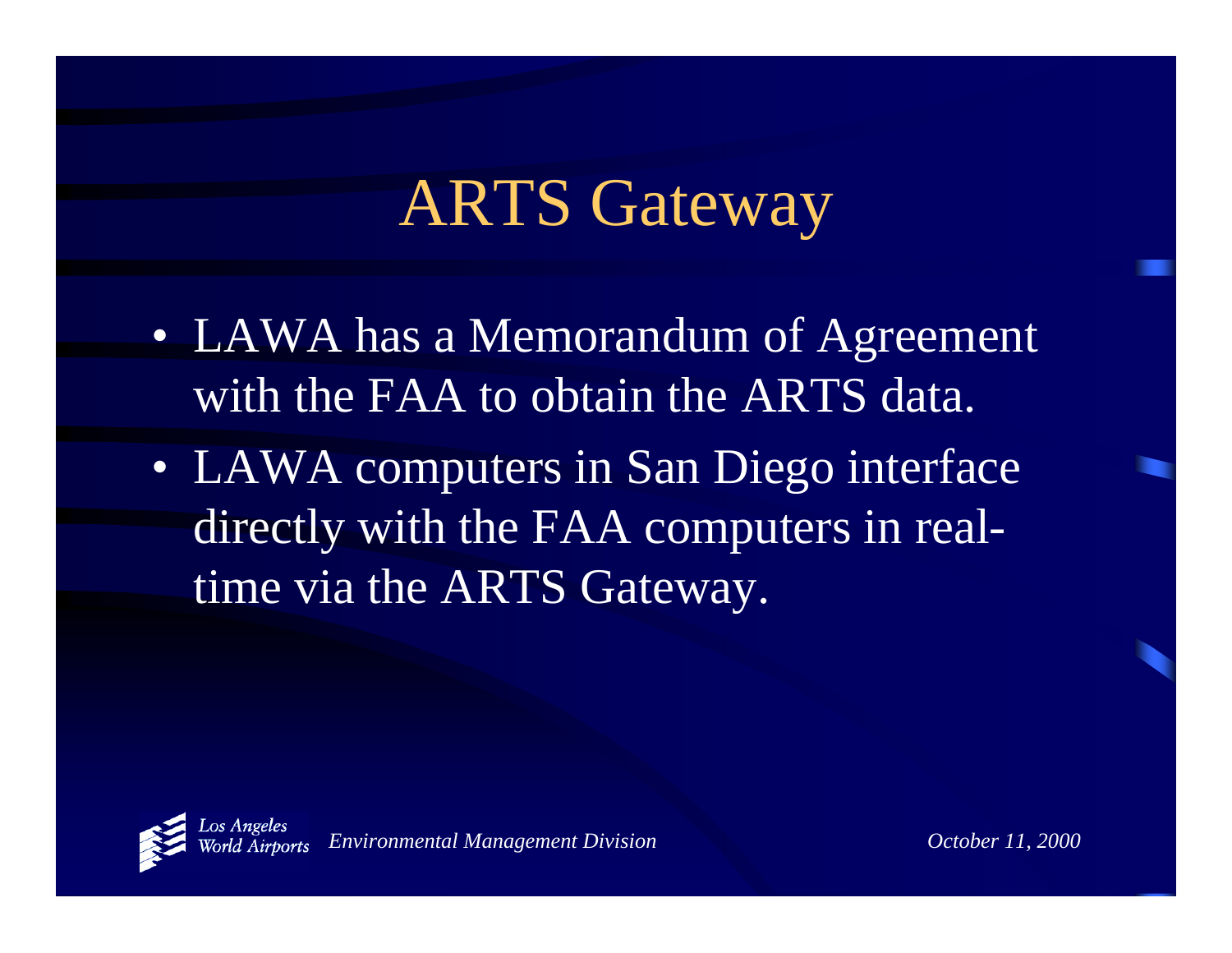#### LAWA ARTS Collection

- LAWA Noise Management Section's ARTS Collection and Editing System (ACES) was designed and installed by Dimensions International, Inc.
- A Bulk Collection Subsystem (BCS) in San Diego extracts data directly from the ARTS Gateway and converts polar positional coordinates to Cartesian coordinates (typical for airport noise monitoring systems).

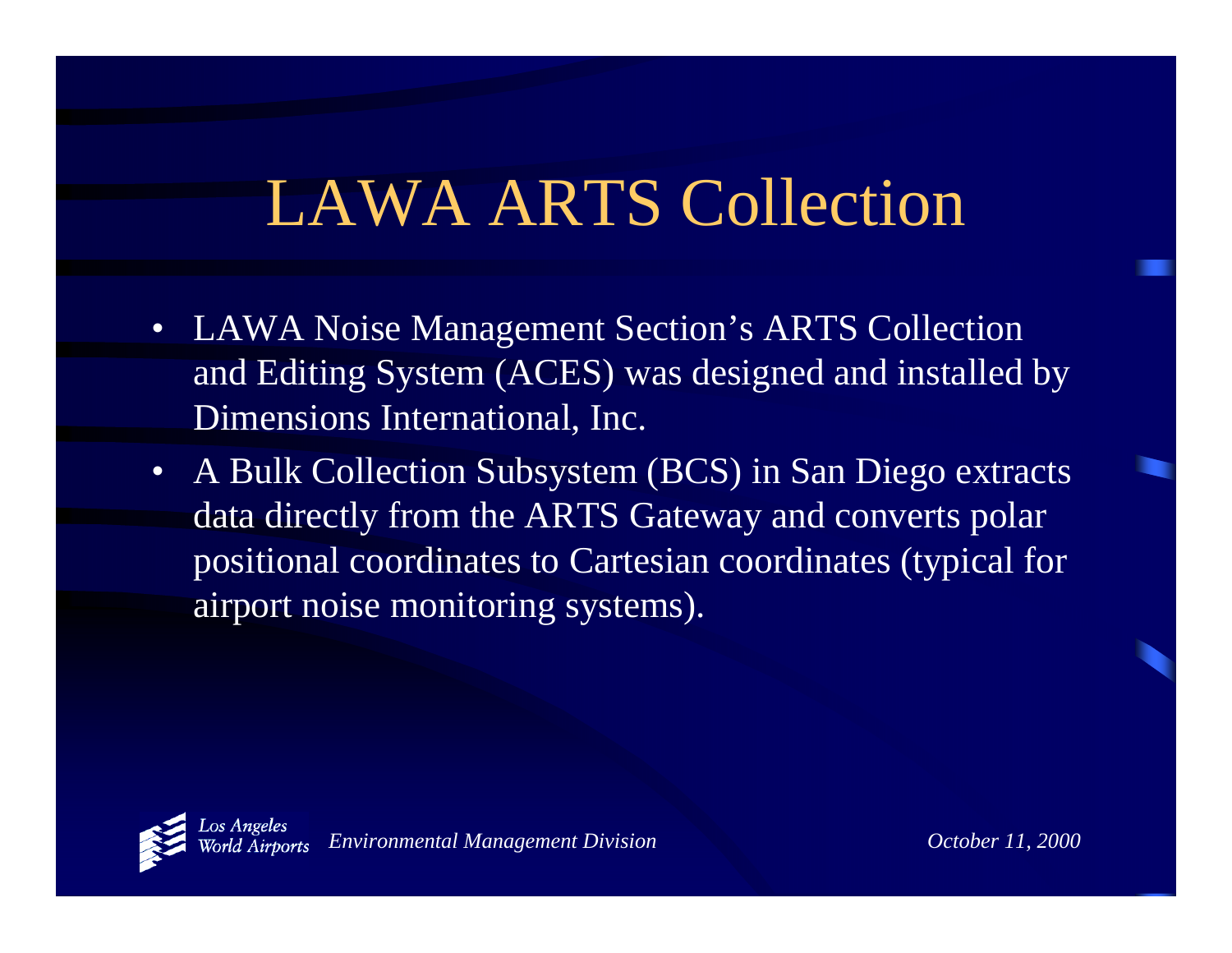### LAWA ARTS Transfer

- A Display and Editing Subsystem (DES) in San Diego
	- gathers data collected by the BCS every day,
	- retains the data for three days (MOA-required aging period),
	- removes certain operations (e.g., military), and
	- filters based on range and altitude.
- • The DES calls the Playback Only System (POS) at LAX every night, and sends the releasable data files for three LAWA airports.

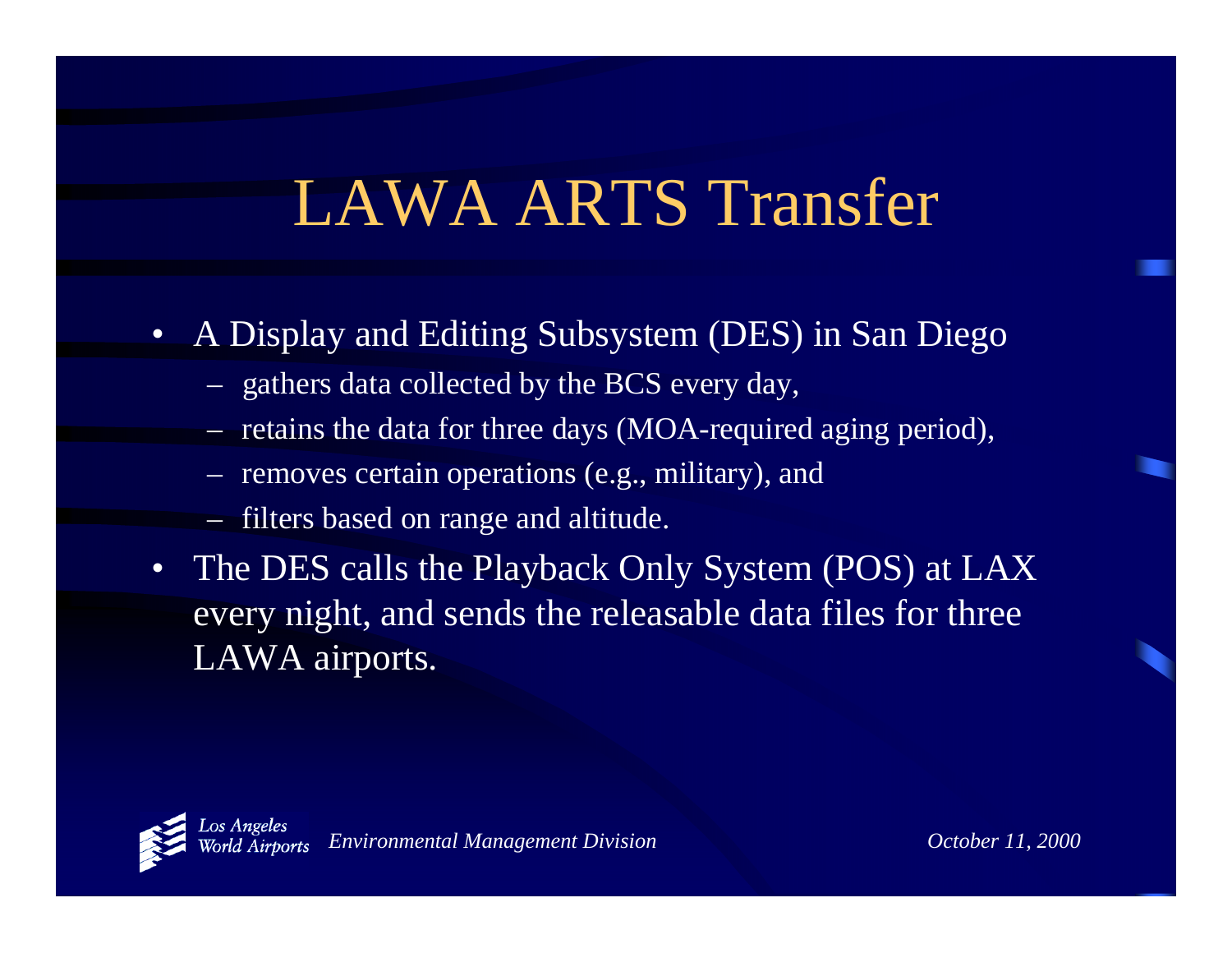# Sample Text View of a POS Releasable File

- • File includes these fields:
	- –Date/Time,
	- Aircraft ID,
	- Transponder code,
	- East-west and north-south distances from radar (in nautical miles),
	- Altitude (in hundreds of feet), and
	- Aircraft type

| DATE/TIME                   | <b>ACID</b>    | <b>TRANS</b> | "X"                 | "Y"             | " $Z$ "         | <b>ACTYPE</b> |
|-----------------------------|----------------|--------------|---------------------|-----------------|-----------------|---------------|
| 1999/091/07:00:00.3 USC727  |                | 4643         | $-0.48$             | $-1.48$         |                 | 39 C310       |
| 1999/091/07:00:00.8 NWA338  |                |              | $7245 - 2.31$       | $-2.23$         |                 | 17 B752       |
| 1999/091/07:00:00.8         | <b>SKW7909</b> | 4727         | $-5.1$              | $-1.36$         |                 | 35 E120       |
| 1999/091/07:00:01.8         | <b>SKW7949</b> | 4735         | $-17.91$            | 7.88            |                 | 39 E120       |
| 1999/091/07:00:01.8 UAL2073 |                | 3301         | $-6.57$             | 2.99            |                 | 80 B735       |
| 1999/091/07:00:02.3         |                | 1200         | $-7$                | 3.09            | 22              |               |
| 1999/091/07:00:02.3         |                | 1200         | $-3.63$             | 3.47            | 26              |               |
| 1999/091/07:00:02.8         |                | 1200         | $-0.07$             | 11.06           | 13              |               |
| 1999/091/07:00:03.4 AWE51   |                | 7231         | 21.51               | 12.19           |                 | 193 A320      |
| 1999/091/07:00:03.4 NWA651  |                | 3665         | 10.84               | 4.11            |                 | 39 B752       |
| 1999/091/07:00:03.4 SWA1665 |                | 4706         | 16.54               | 6.35            |                 | 69 B737       |
| 1999/091/07:00:03.4 LRC690  |                | 1074         | 6.09                | 2.26            |                 | 22 A320       |
| 1999/091/07:00:03.4 USA9    |                | 4152         | 22.8                | 8.63            |                 | 89 B752       |
| 1999/091/07:00:03.4 ROA574  |                | 4772         | 1.5                 | 0.3             |                 | 6 MD80        |
| 1999/091/07:00:03.9 KHA35   |                | 2614         | 4.16                | 0.4             |                 | 14 LJ25       |
| 1999/091/07:00:03.9         |                | 4747         | 0.24                | $-0.05$         | $\mathbf{1}$    |               |
| 1999/091/07:00:03.9         |                | 1200         | 6.45                | 2.89            | $6\overline{6}$ |               |
| 1999/091/07:00:03.9 DAL188  |                | 7256         | 22.25               | $-17.3$         |                 | 149 L101      |
| 1999/091/07:00:03.9         |                | 1200         | 10.2                | 0.25            | $\overline{5}$  |               |
| 1999/091/07:00:04.4 SKW493  |                | 4746         | 4.07                | $-5.81$         |                 | 113 E120      |
| 1999/091/07:00:04.4 AAL74   |                | 1076         |                     | $11.51 - 15.82$ |                 | 117 DC10      |
| 1999/091/07:00:04.4 SKW7950 |                | 4745         | 2.91                | $-4.38$         |                 | 37 E120       |
| 1999/091/07:00:04.4         |                | 4734         |                     | $0.74 - 0.9$    | $\overline{0}$  |               |
| 1999/091/07:00:04.4         |                | 5500         | 13.48               | $-6.91$         | 5               |               |
| 1999/091/07:00:04.9         |                | 1200         | 23.7                | $-10.9$         | $\overline{0}$  |               |
| 1999/091/07:00:05.4 USC727  |                | 4643         | $-0.69$             | $-1.37$         |                 | 39 C310       |
| 1999/091/07:00:05.4 NWA338  |                | 7245         | $-2.44$             | $-2.46$         |                 | 18 B752       |
| 1999/091/07:00:05.4 SKW7909 |                | 4727         | $-5.35$             | $-1.39$         |                 | 37 E120       |
| 1999/091/07:00:06.4 SKW7949 |                |              | $4735 - 18.05$ 8.02 |                 |                 | 39 E120       |
| 1999/091/07:00:06.4 UAL2073 |                | 3301         | $-6.17$             | 3.02            |                 | 79 B735       |

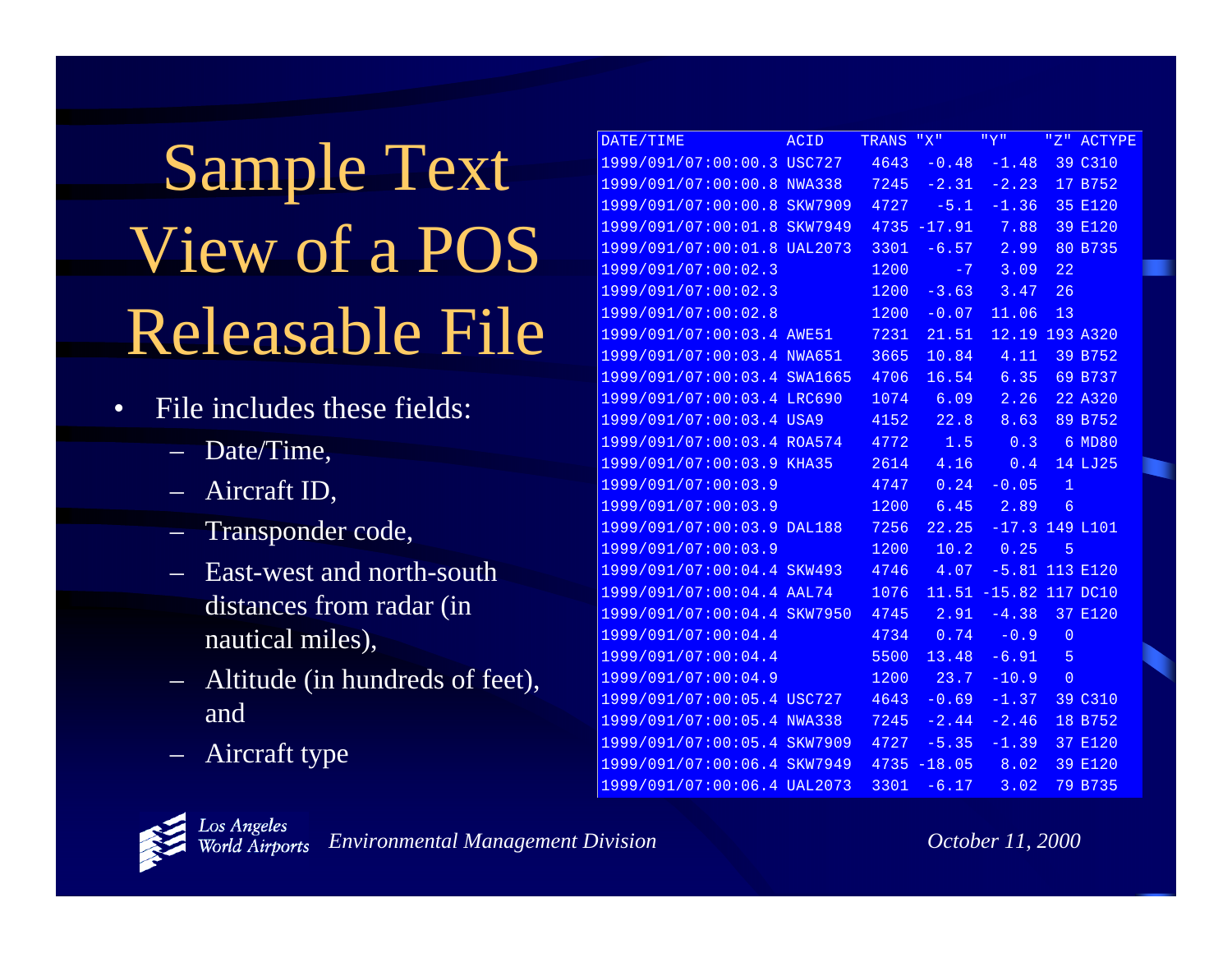## LAWA ARTS Loading

- LAWA's Noise and Operations Monitoring and Analysis Display (NOMAD) software gathers the POS releasable data and loads the ARTS data into a searchable, viewable database.
- Separate LAWA computers are needed to manage "short-range" and "long-range" ARTS data due to the significant volume of data.

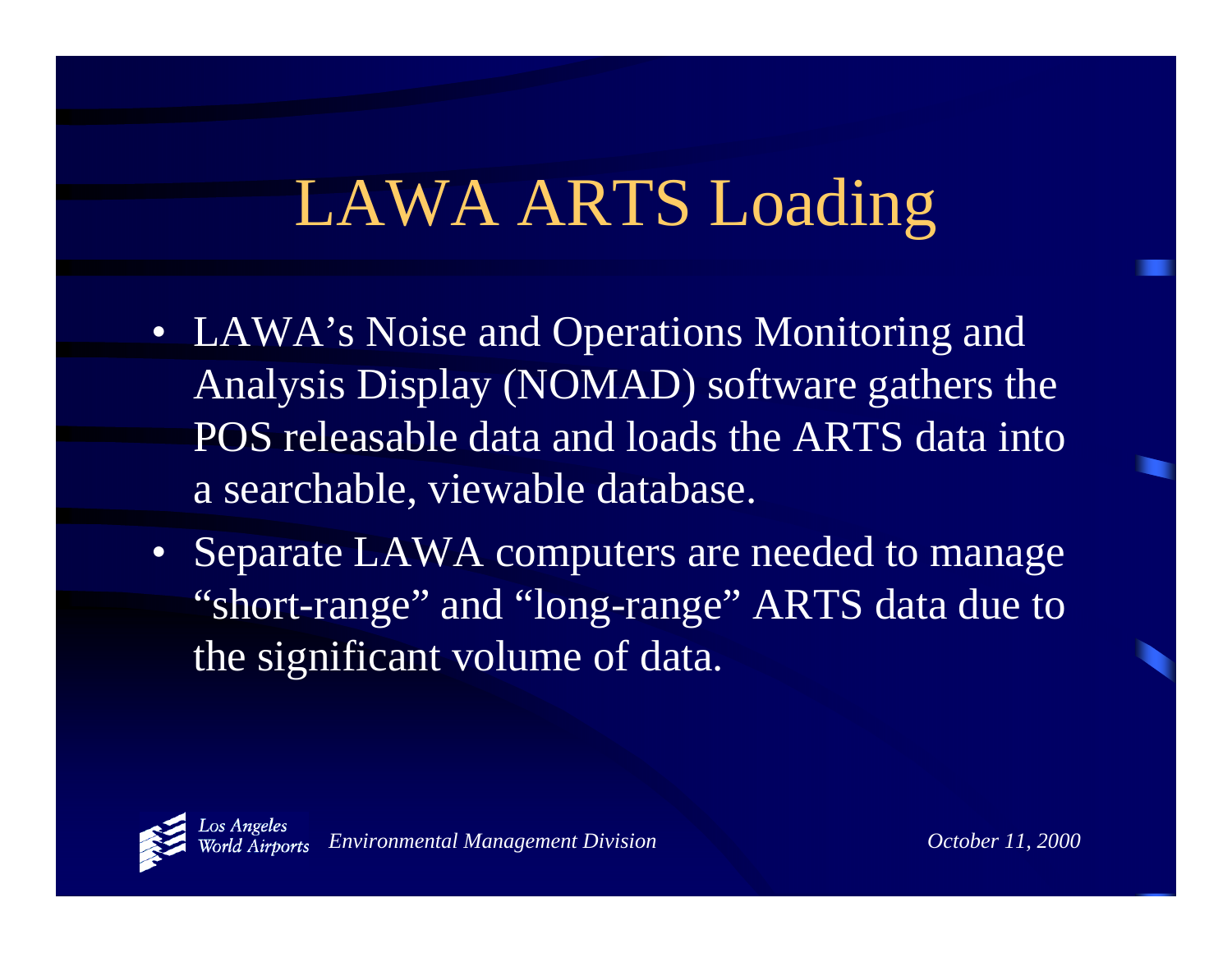#### Noise Levels are MonitoredEvery Day

- • Los Angeles World Airports has twenty-five noise monitors installed around the airport.
- •The noise monitors measure noise 24 hours per day, 365 days per year.
- • Noise data is collected by the NOMAD system and is matched to FAA radar data to determine which aircraft made which noise.

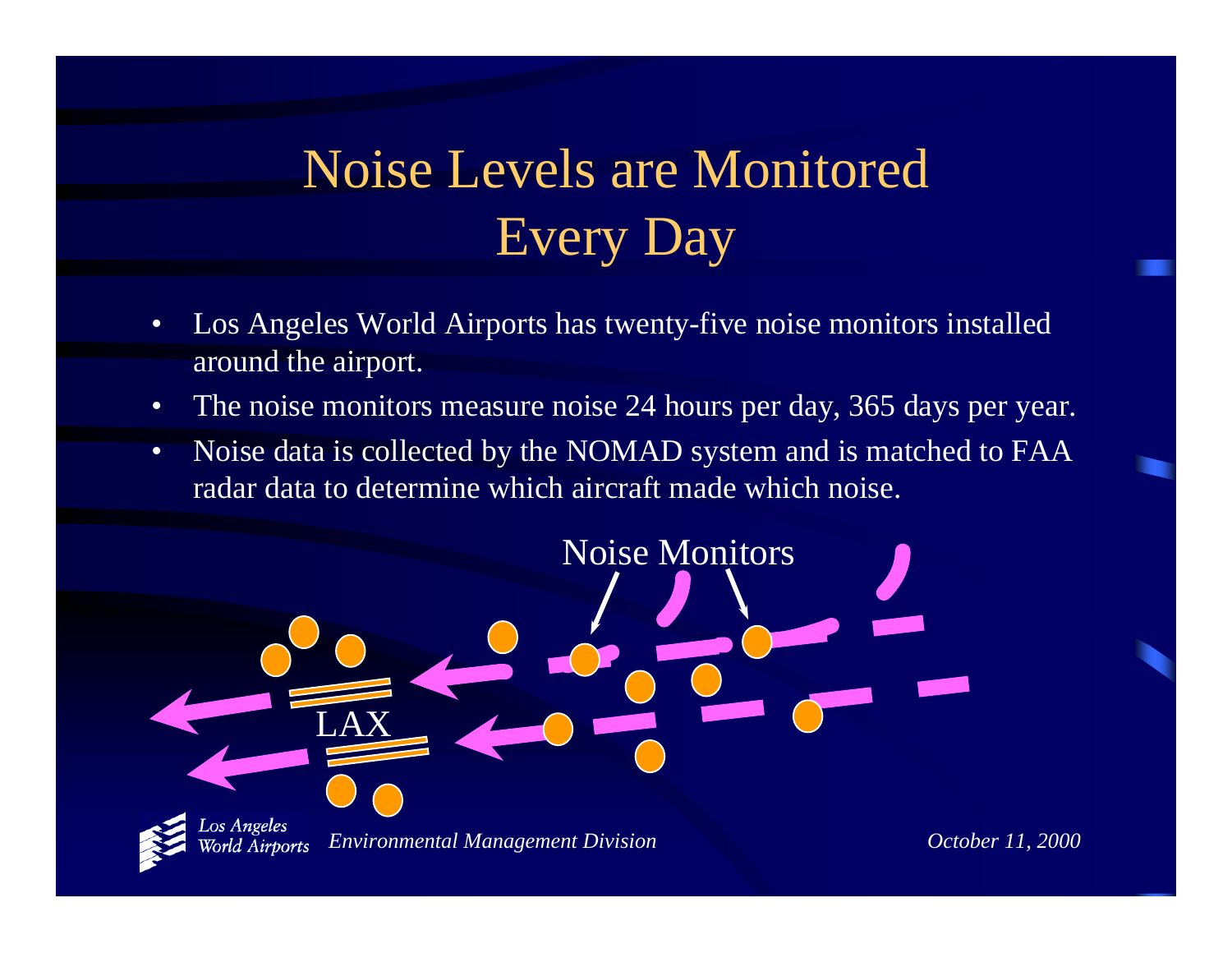## Noise Monitoring Station



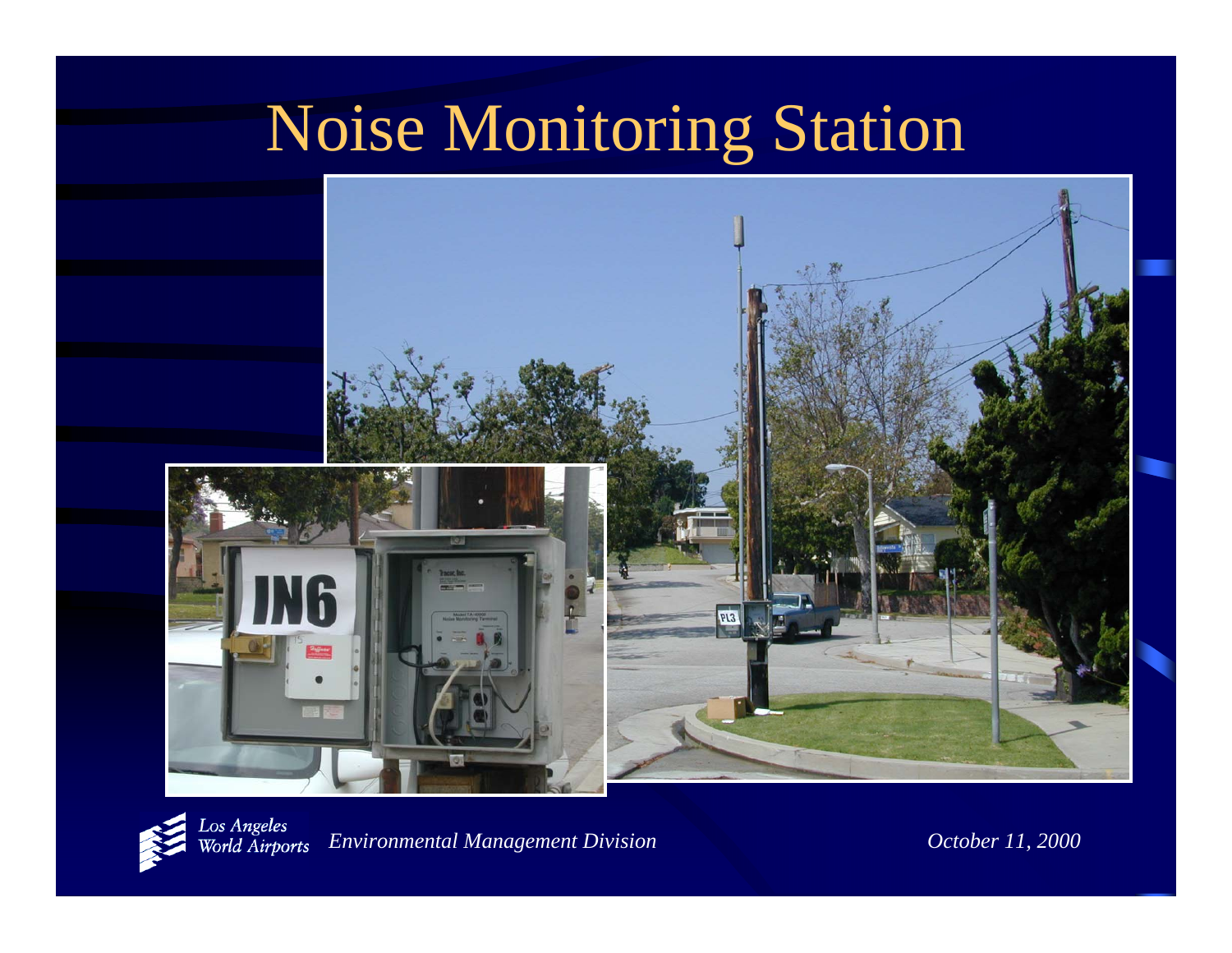#### Noise Data Collection

- NOMAD software contacts each noise monitor via modem, starting at midnight, to download previous day's noise data.
- Site to site noise and ARTS flight track correlation performed.
- $\bullet$  Data exported to Oracle Database for report generation.

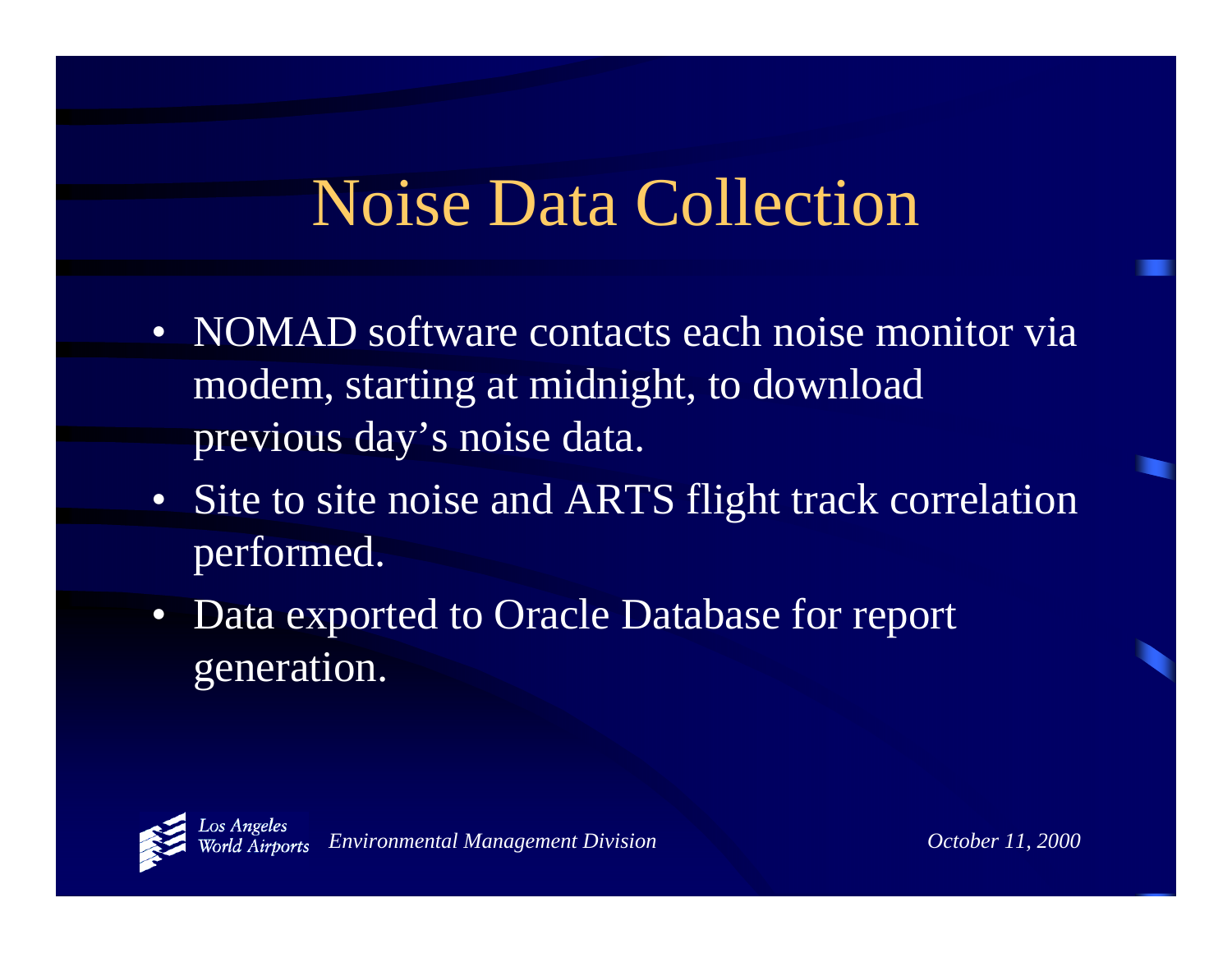## NOMAD

(Noise and Operations Monitoring and Analysis Display)

- Access aircraft operations, noise and complaint information
- •On-screen review of available data
- $\bullet$  User-defined filters for flexibility in analyzing data
- Standardized graphical environment
- • Runs on high-speed UNIX workstation and emulated on PC

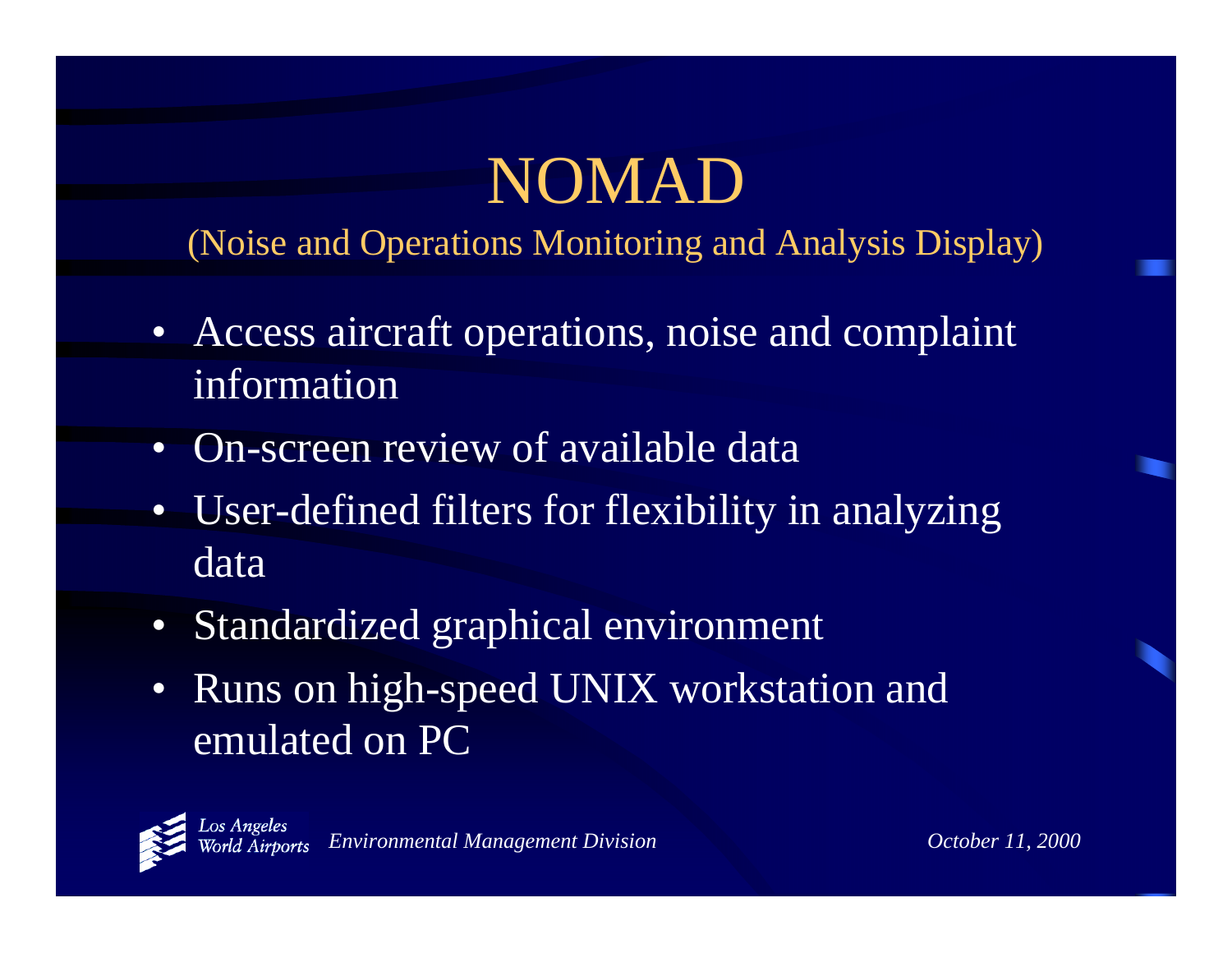## Data Availability

- Noise Data: 6 months maximum on-line; older data stored on tape--reload if necessary
- •**Flight Data:** 
	- 7 nm data: 6 months maximum on-line; for older data, only header/ID data exported and stored on tape
	- 30 nm data: 3 months maximum on-line; for older data, only raw ARTS 3E files stored on tape

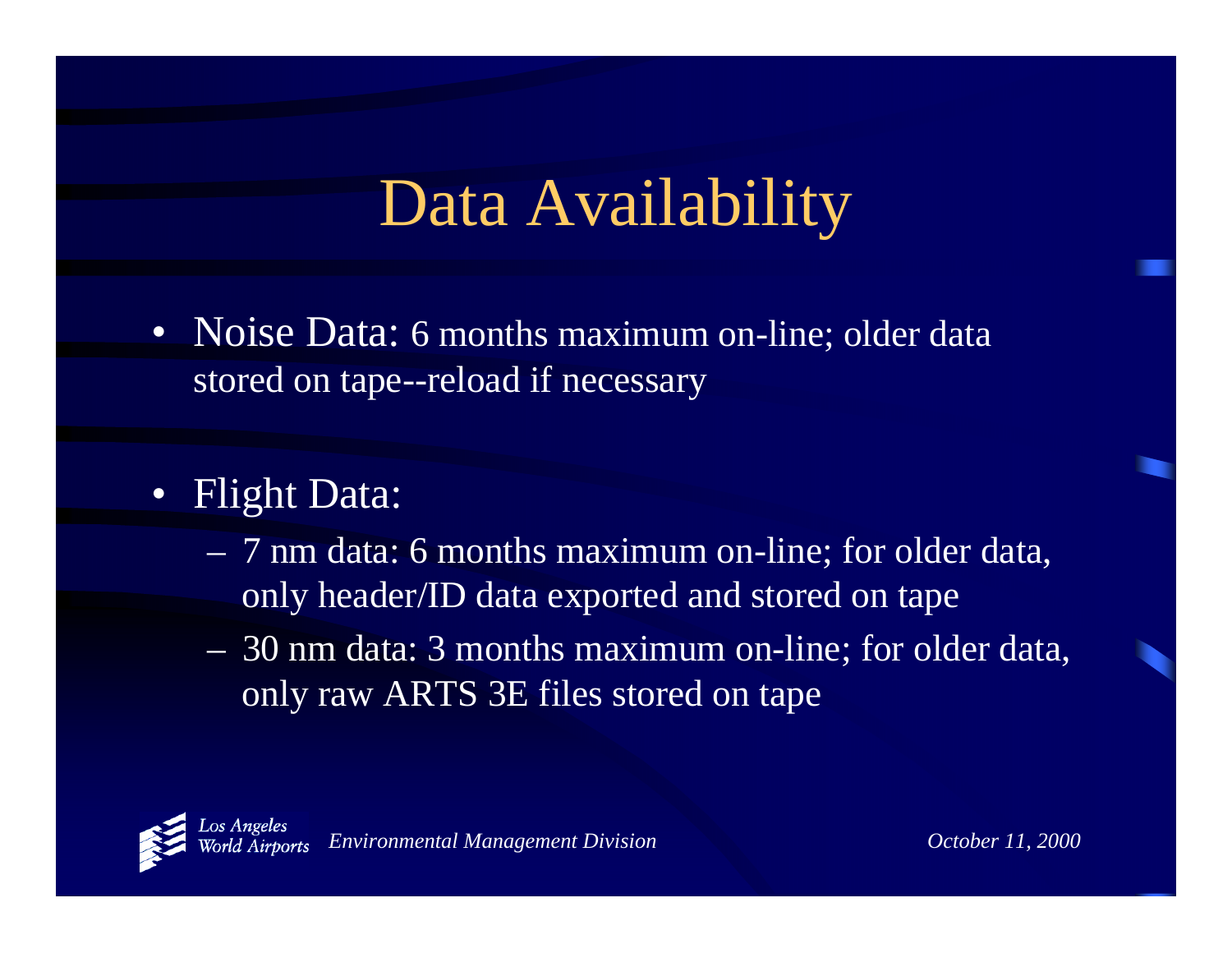#### NOMAD Main Screen



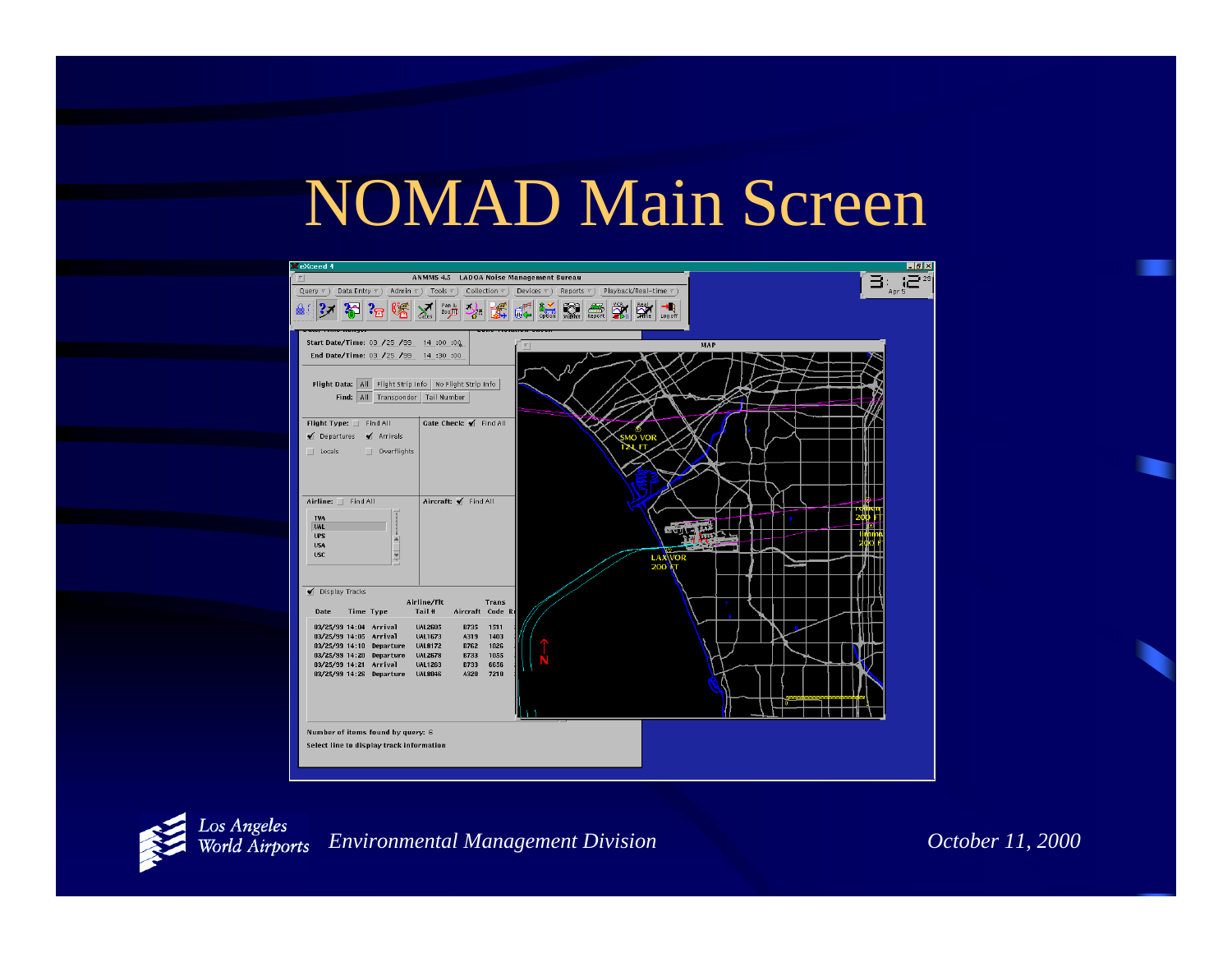## NOMAD Noise Query

- Noise Query allows NOMAD users to search for noise events that meet different criteria:
	- date/time of event
	- all or specific noise monitoring stations
	- all noise data or specific range, duration



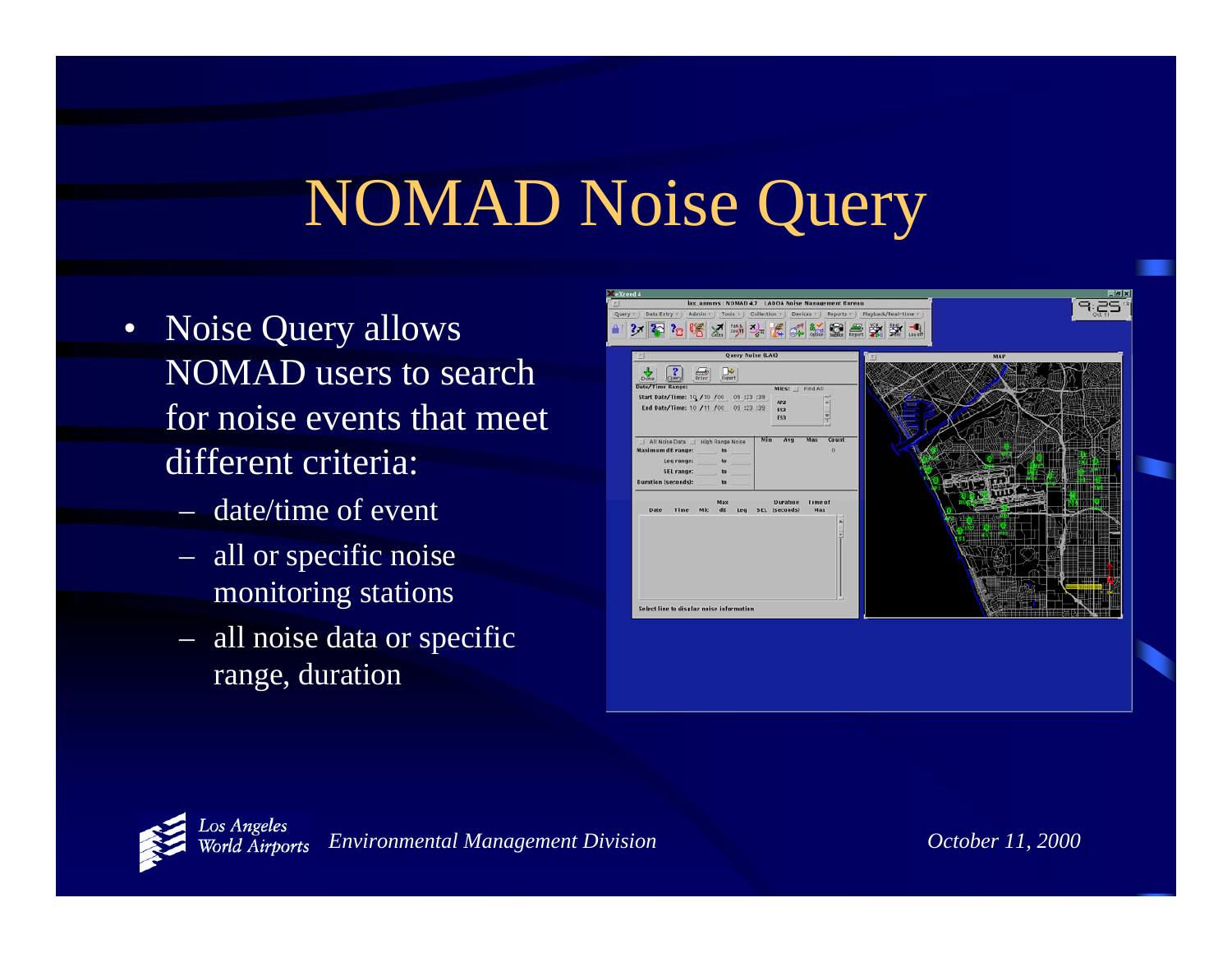#### NOMAD Noise Detail

• Noise Detail allows NOMAD users to view detailed information for particular noise events, including associated flights



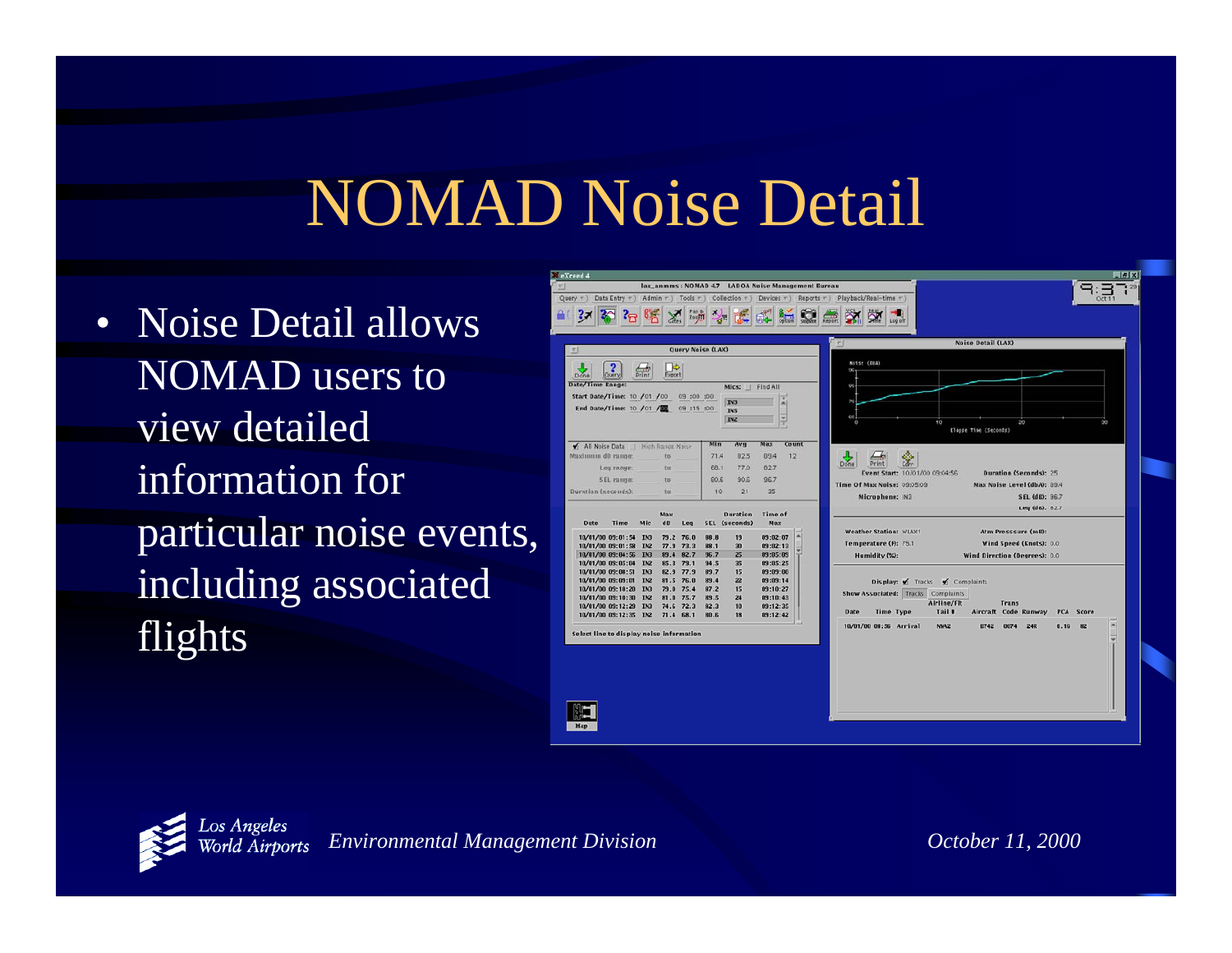## NOMAD Track Query

- Track Query allows NOMAD users to search for flights that meet different criteria:
	- date/time of operation
	- departure/arrival/overflight
	- specific runway(s)
	- gate(s) penetrated
	- specific airline(s)
	- specific aircraft type(s)

| ŋ                                                                                                                                                                                                                                                                                         | ANWWS 4.5 LADOA NUISE Management Bureau                                                                                                                                   |
|-------------------------------------------------------------------------------------------------------------------------------------------------------------------------------------------------------------------------------------------------------------------------------------------|---------------------------------------------------------------------------------------------------------------------------------------------------------------------------|
| $ \nabla $                                                                                                                                                                                                                                                                                | <b>Query Tracks (LAX)</b>                                                                                                                                                 |
| JL,<br>$\Rightarrow$<br>Print<br>Export<br>Done<br>Merge                                                                                                                                                                                                                                  | $\bullet$ GIS<br><b>GIS File Name:</b><br>Export                                                                                                                          |
| Date/Time Range:                                                                                                                                                                                                                                                                          | <b>Zone Violation Check</b>                                                                                                                                               |
| <b>Start Date/Time: 03 /25 /99</b><br>14:00:00                                                                                                                                                                                                                                            | Action: $\nabla$<br>All                                                                                                                                                   |
| End Date/Time: 03 /25 /99<br>14:30:00                                                                                                                                                                                                                                                     | <b>Response:</b> $\nabla$ All                                                                                                                                             |
| Flight Data:<br>Flight Strip Info<br>All<br>All<br>Find:<br>Transponder<br>Tail Number                                                                                                                                                                                                    | Zone Check: $\blacklozenge$ Find All<br>No Flight Strip Info                                                                                                              |
| Flight Type:   Find All                                                                                                                                                                                                                                                                   | Gate Check: Y Find All<br>$PCA:$ $\checkmark$ Find All                                                                                                                    |
| ◀<br>Departures<br>$\blacktriangleleft$ Arrivals                                                                                                                                                                                                                                          |                                                                                                                                                                           |
| Locals<br>$\Box$ Overflights                                                                                                                                                                                                                                                              |                                                                                                                                                                           |
| Airline:   Find All<br>Aircraft:                                                                                                                                                                                                                                                          | Find All<br>Runway: $\blacklozenge$ Find All                                                                                                                              |
| <b>TWA</b><br>A300<br><b>UAL</b><br>A306<br><b>UPS</b><br>A310<br>$\blacktriangle$<br><b>USA</b><br>A319<br>A320<br><b>USC</b><br>$\overline{\phantom{0}}$<br>Select A/C $\tau$ )                                                                                                         |                                                                                                                                                                           |
| ◆ Display Tracks                                                                                                                                                                                                                                                                          | <b>Trans</b>                                                                                                                                                              |
| Airline/Flt<br>Tail#<br>Date<br>Time Type                                                                                                                                                                                                                                                 | Aircraft Code Runway                                                                                                                                                      |
| 03/25/99 14:04<br>Arrival<br><b>UAL2605</b><br>03/25/99 14:05<br>Arrival<br><b>UAL1673</b><br>03/25/99 14:10 Departure<br><b>UAL8172</b><br>03/25/99 14:20<br>Departure<br><b>UAL2678</b><br>03/25/99 14:21<br>Arrival<br><b>UAL1263</b><br>03/25/99 14:26<br>Departure<br><b>UAL8046</b> | <b>B735</b><br>1511<br>24R<br>25L<br>A319<br>1403<br><b>B762</b><br>1026<br><b>25R</b><br>1055<br>25R<br>R733<br><b>B733</b><br>6656<br><b>24R</b><br>A320<br>7210<br>25R |
| Number of items found by query: 6<br>Select line to display track information                                                                                                                                                                                                             |                                                                                                                                                                           |

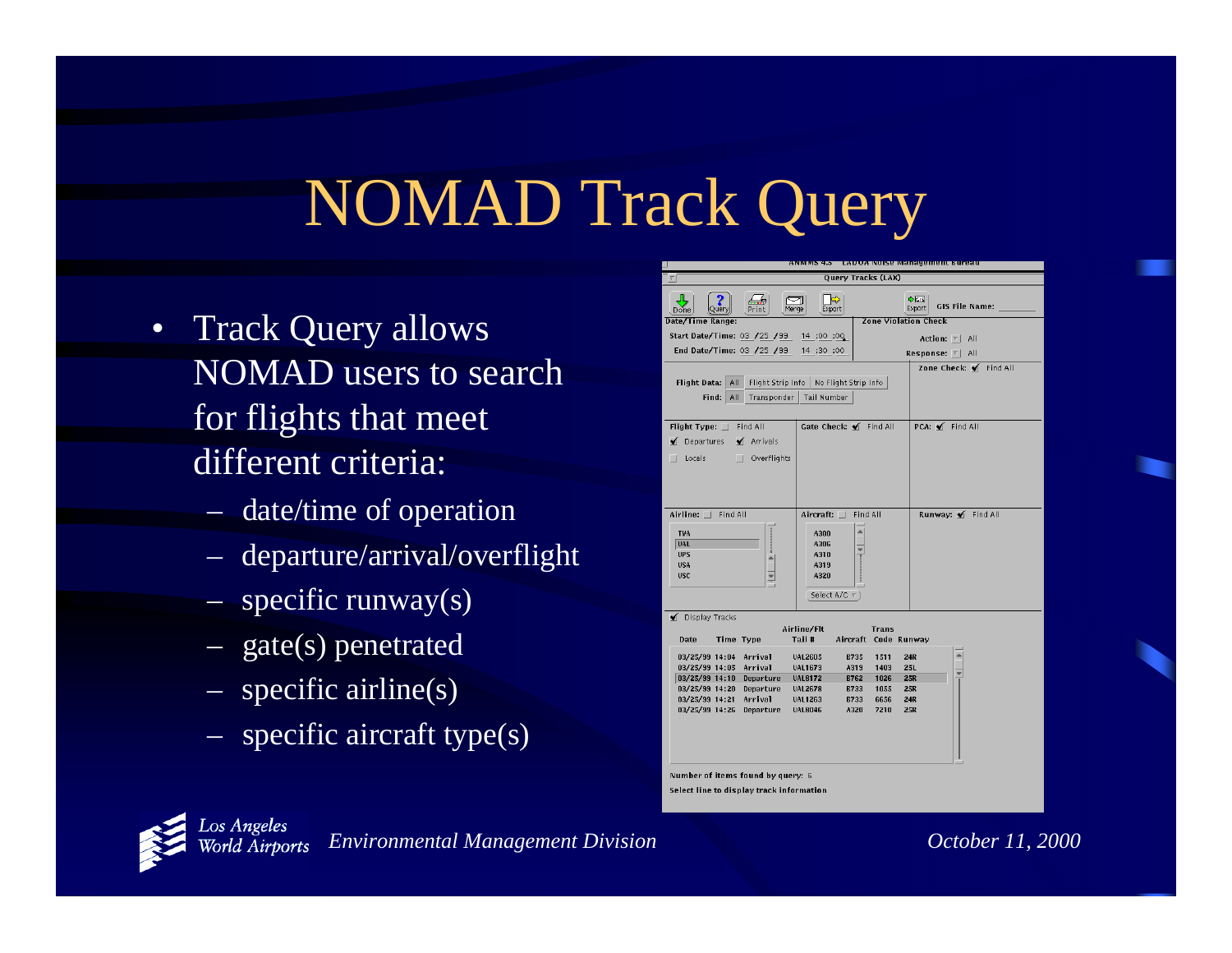#### NOMAD Track Detail

• Track Detail allows NOMAD users to view detailed information for particular flights, including altitude profile



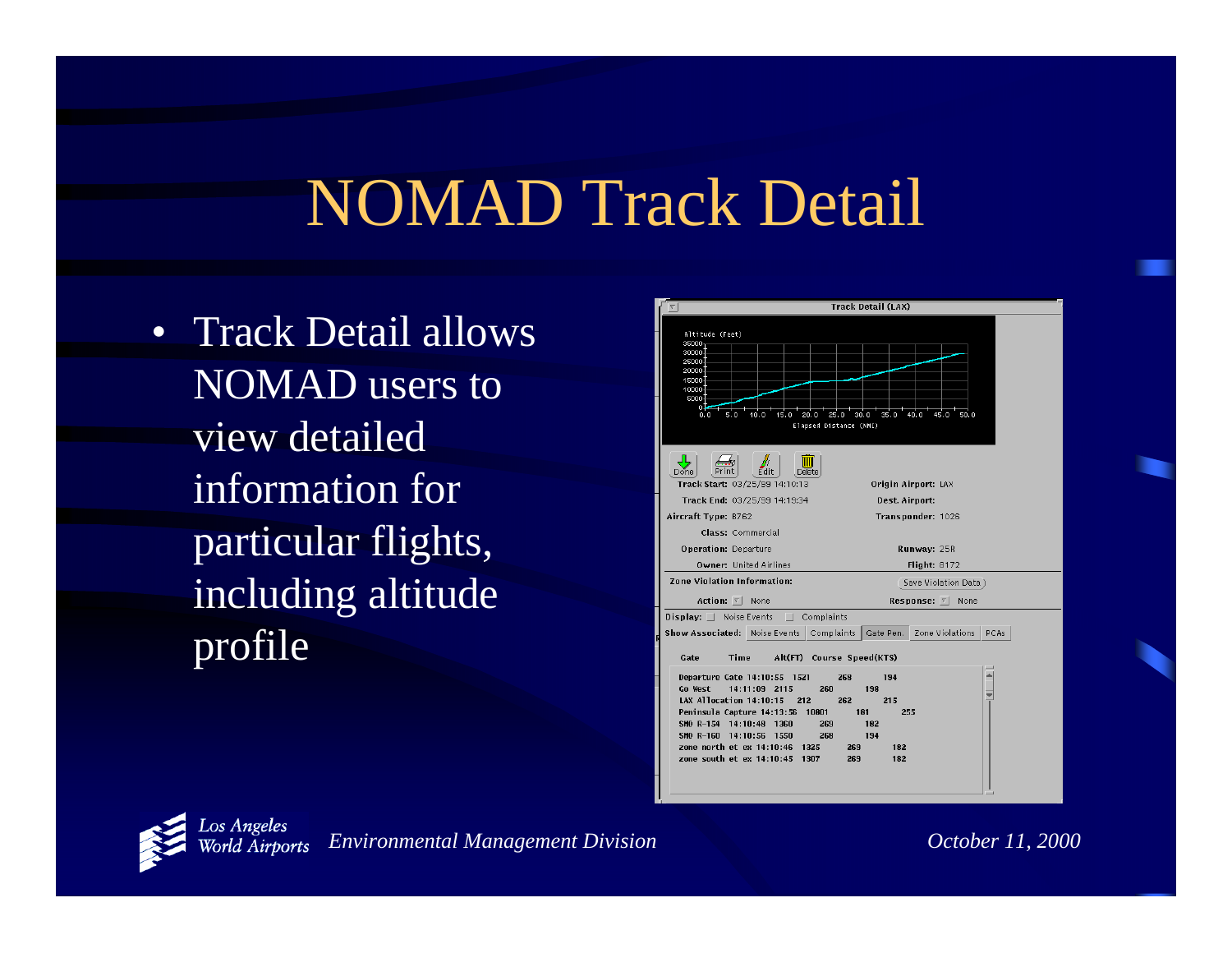#### NOMAD Map Display



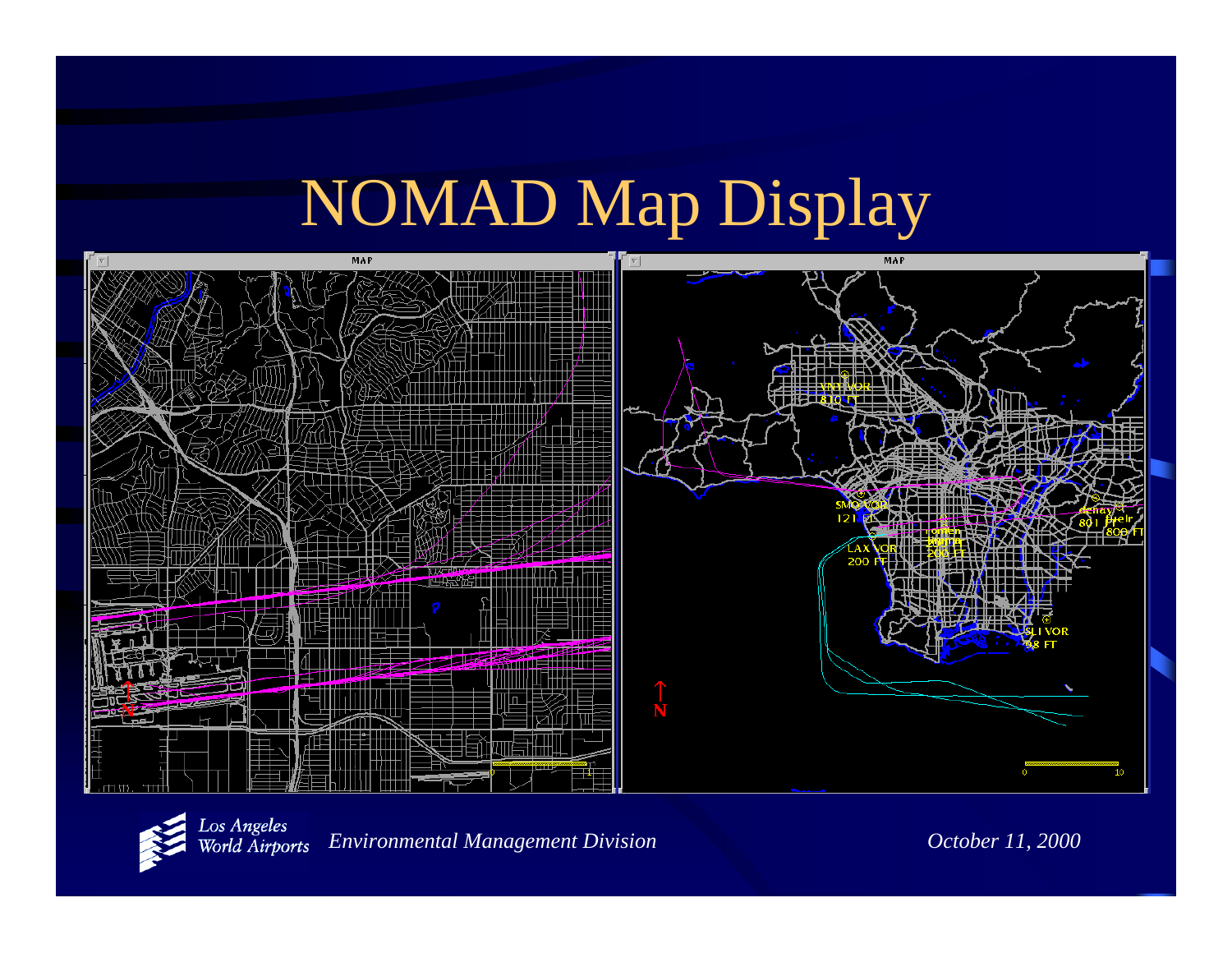#### NOMAD Gate Query

• Use of two-dimensional gates allows NOMAD users to detect aircraft flying over particular neighborhoods and/or at a particular altitude



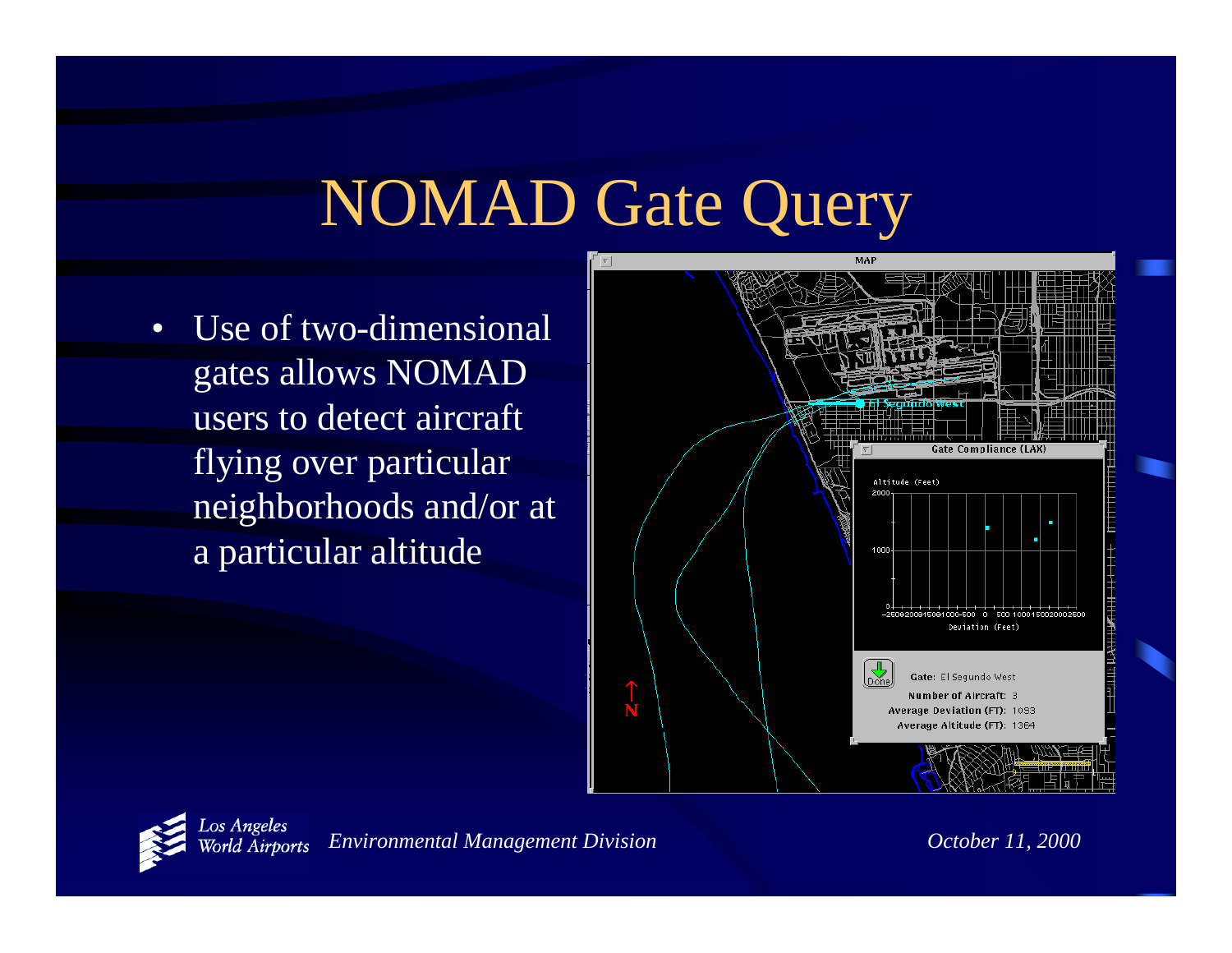#### NOMAD Reports

| $\vert \nabla \vert$                                   |                                                                 |              |                   |                     | <b>Report Previewer</b>                      |              |                               |             |  |
|--------------------------------------------------------|-----------------------------------------------------------------|--------------|-------------------|---------------------|----------------------------------------------|--------------|-------------------------------|-------------|--|
| $\frac{1}{2}$<br>$\Rightarrow$<br>Next<br>Prey<br>Done | Θ<br>Zoom                                                       | (-)<br>Zoom. | ⊙<br>View<br>Norm | 一切<br>Print         | Zoom Factor: Normal<br>Orientation: Portrait | Page: 1 of 1 |                               |             |  |
|                                                        |                                                                 |              |                   |                     |                                              |              |                               |             |  |
|                                                        | <b>Gate Penetration Recap Report</b>                            |              |                   |                     |                                              |              | LADOA Noise Management Bureau |             |  |
|                                                        | Gate: El Segundo West                                           |              |                   |                     |                                              |              |                               |             |  |
| Hours: All                                             | Date: Wed Mar 24 1999 00:00:00 through Thu Mar 25 1999 23:59:59 |              |                   |                     |                                              |              |                               | LAX         |  |
| Airline: All                                           |                                                                 |              |                   |                     |                                              |              |                               |             |  |
|                                                        |                                                                 |              |                   |                     |                                              |              |                               |             |  |
| Aircraft: All                                          |                                                                 |              |                   |                     |                                              |              |                               |             |  |
| Runway: All                                            |                                                                 |              |                   |                     |                                              |              |                               |             |  |
|                                                        | <b>Flight Type: Departure</b>                                   |              |                   |                     |                                              |              |                               |             |  |
|                                                        |                                                                 |              |                   |                     |                                              | Distance     | Penetration                   | Penetration |  |
|                                                        | Penetration                                                     | Trans        | Aircraft          | Aircraft            | Operation                                    | from Gate    | Altitude                      | Speed       |  |
| Date                                                   | Time                                                            |              | Đ                 | Type                |                                              | Mdpt (ft)    | MSL(f)                        | (kts)       |  |
| 24-Маг-99                                              | 6:45                                                            | 4720         | EGF211            | SF34                | D 25L                                        | 1397         | 1200                          | 183         |  |
| 24-Mar-99<br>25-Mar-99                                 | 16:12<br>12:30                                                  | 4634<br>4602 | N1035X<br>LOF4781 | PA28<br><b>JS32</b> | D 25L<br>D 25L                               | 87<br>1795   | 1401<br>1493                  | 89<br>184   |  |
|                                                        | Total number of penetrations: 3                                 |              |                   |                     |                                              |              |                               |             |  |
|                                                        |                                                                 |              |                   |                     |                                              |              |                               |             |  |
|                                                        |                                                                 |              |                   |                     |                                              |              |                               |             |  |
|                                                        |                                                                 |              |                   |                     |                                              |              |                               |             |  |

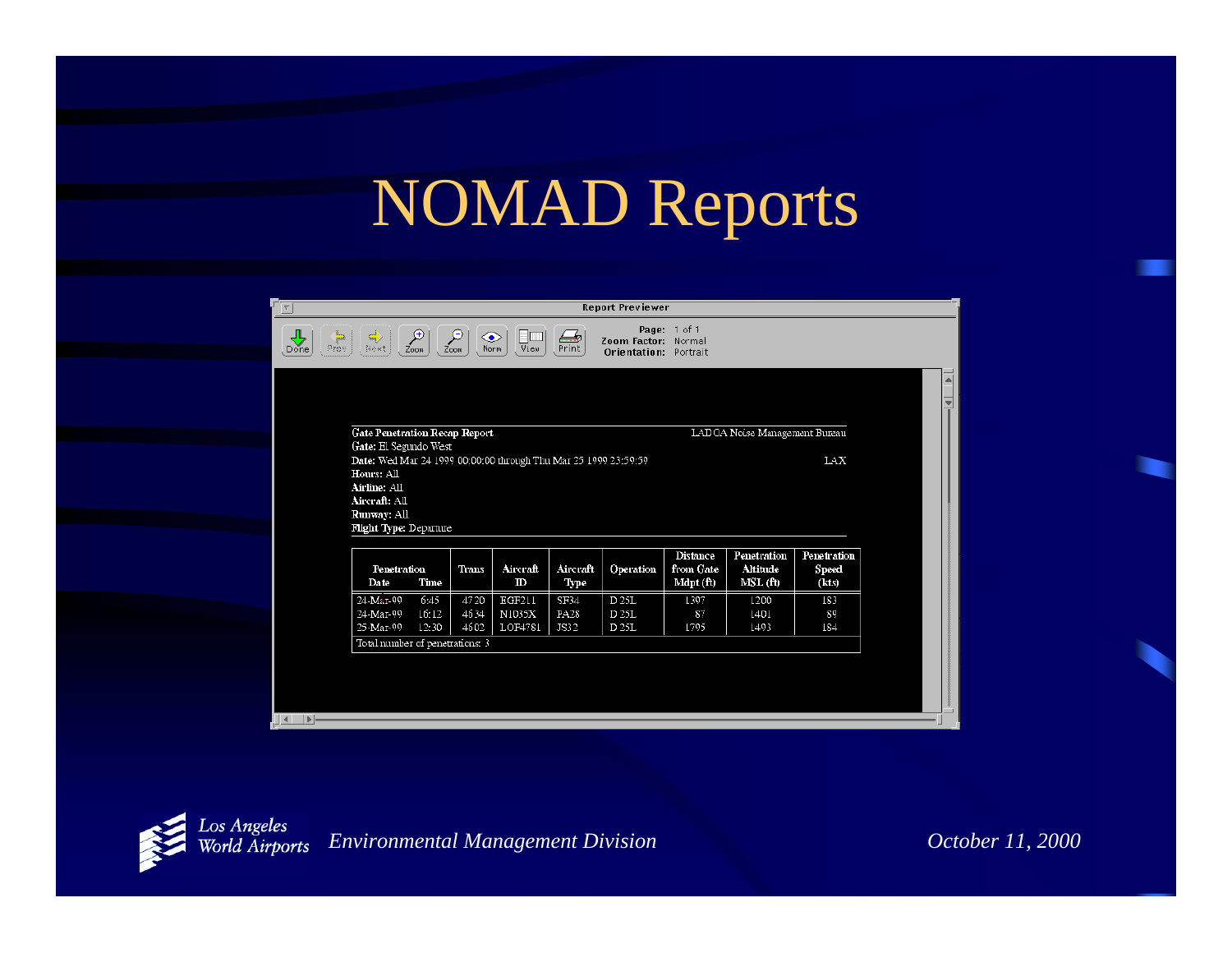### NOMAD "VCR" Tool

• VCR-style playback allows NMB to review all previous flight activity at any specific time of day.



![](_page_23_Picture_3.jpeg)